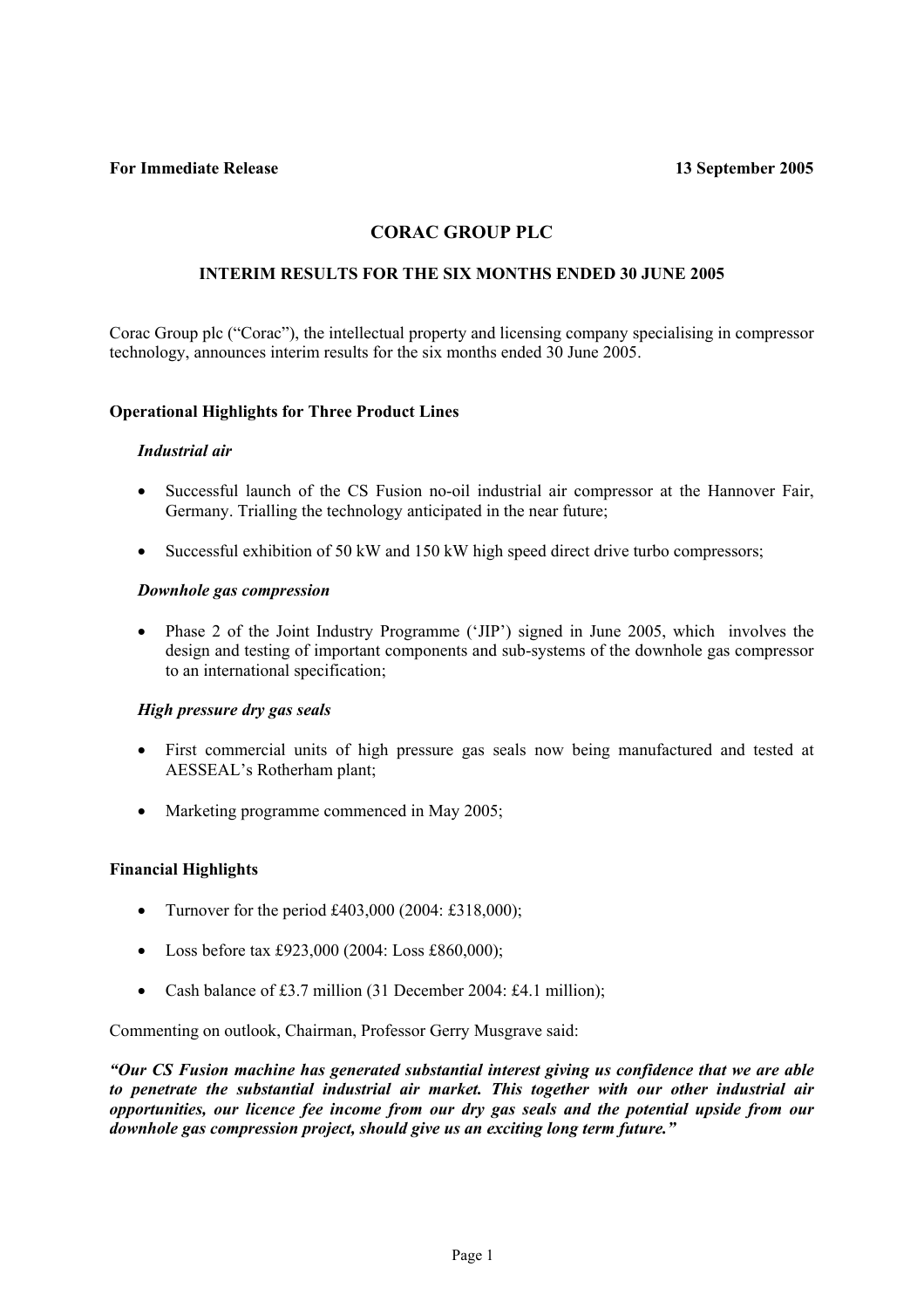**For further information:** 

**Corac Group plc 01895 813463 Prof. Gerry Musgrave, Executive Chairman Roberta Miles, Finance Director** 

**Buchanan Communications 020 7466 5000 Richard Darby Suzanne Brocks** 

## *NOTES TO EDITORS*

**Corac is an intellectual property, engineering and licensing group which holds many patents. It focuses on high speed electrical direct drive turbo machinery based on its unique expertise in gas bearings. Corac has created an innovative 'no oil' turbo compressor together with a unique gas seal, and is part of a joint industry programme for the downhole gas extraction industry.** 

**Further information on Corac is available on the internet at www.corac.co.uk**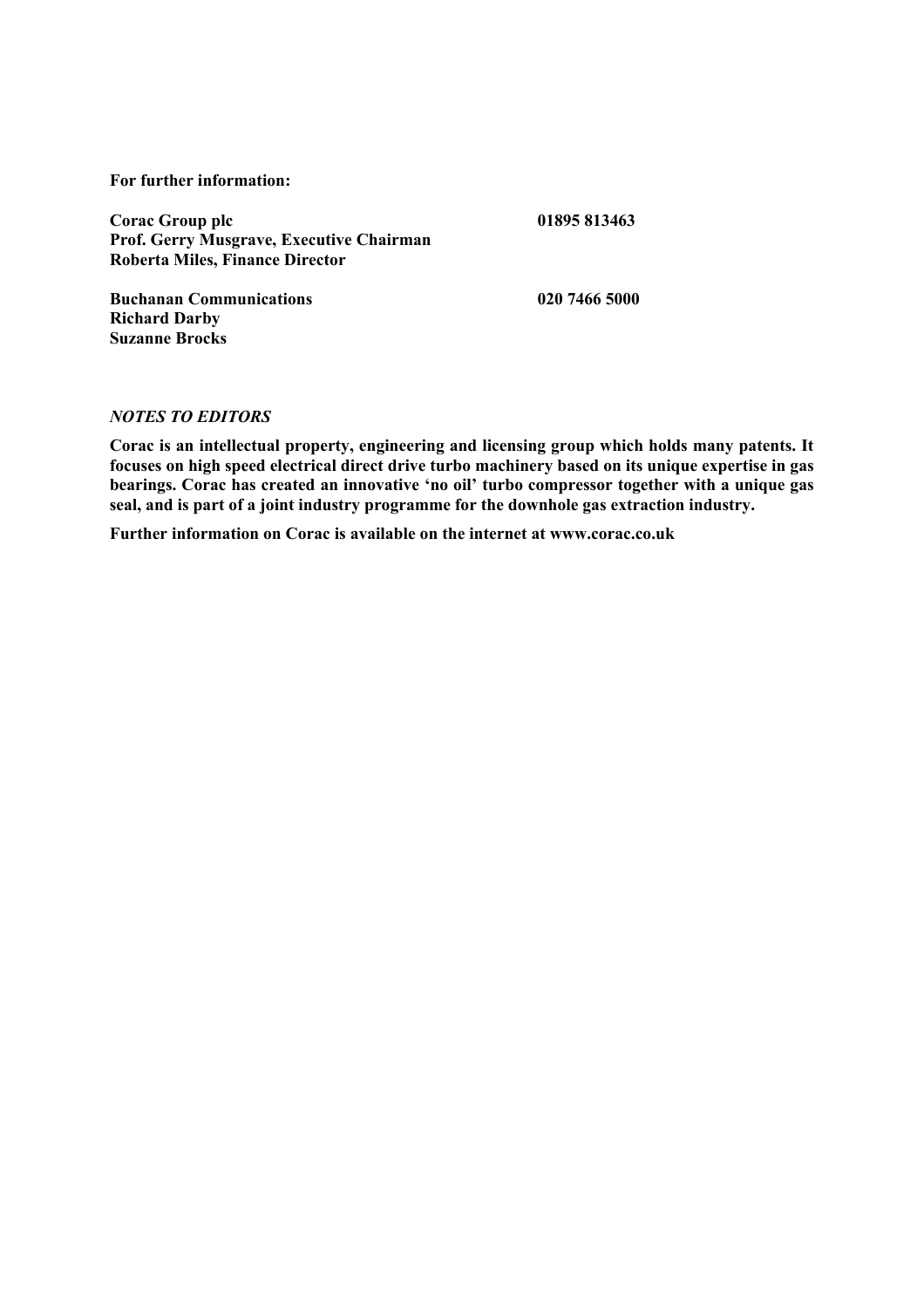#### **Introduction**

I am pleased to report further solid progress in Corac's three product lines in the first half of 2005. The successful launch of the CS Fusion no-oil industrial air compressor at the Hannover Fair in Germany has generated much interest in our industrial air products. Phase 2 of the Joint Industry Programme for the downhole gas compressor has been signed following completion of Phase 1 and in addition, marketing activities and volume production trials of our dry gas seals have commenced with AESSEAL plc.

**\_**\_\_\_\_\_\_\_\_\_\_\_\_\_\_\_\_\_\_\_\_\_\_\_\_\_\_\_\_\_\_\_\_\_\_\_\_\_\_\_\_\_\_\_\_\_\_\_\_\_\_\_\_\_\_\_\_\_\_\_\_\_\_\_\_\_\_\_\_\_\_\_\_\_\_\_\_\_\_\_\_\_

#### **Financial Review**

The financial results for the six months ended 30 June 2005 show a loss after tax of £923,000 (2004: £860,000) on turnover of £403,000 (2004: £318,000). In addition to this turnover, the Company also received £45,000 (2004: £48,000) of grant income.

The operating loss of £1,016,000 compares with 2004 operating loss of £966,000 which included a significant one-off licence fee.

The Company had £3.7 million in cash and treasury deposits on 30 June 2005 (£4.1 million at 31 December 2004). The Board continues to review additional funding requirements to bring the downhole technology to its full commercial potential and maximise future shareholder value.

#### **Industrial Air**

In April 2005, Corac exhibited for the first time at the Hannover Industrial Fair its CS Fusion no-oil industrial air compressor and two high speed direct drive turbo compressors in 50 kW and 150 kW sizes. In response to much interest at the Fair from major compressor companies worldwide, successful demonstrations have been carried out at Corac's development facilities in Uxbridge. We are in discussions with a number of parties about trialling the technology, which we anticipate will be concluded in the near future.

The launch of the CS Fusion machine has significantly enhanced the marketability of our industrial air products. The CS Fusion unit uses a single stage of our developed direct drive turbo compressor to boost a water injected screw compressor. A demonstrator using a modified 50 kW waterscrew and a Corac single 50 kW spool produced an impressive output equivalent to a 132 kW machine, by combining the benefits of high volume throughput of the turbo with the high pressure capability of the waterscrew. In addition, all the benefits of no oil, small size and low cost of ownership are retained. More importantly, the CS Fusion machine does not threaten existing market players, but enhances their capability. Therefore, we expect that the sale of the turbo compressors for the CS Fusion machine will give us significant market presence because of its potential for early adoption with several leading companies.

We have further developed our understanding of the refrigeration marketplace and established that our unique bearing technology in our turbo compressors lends itself well to the refrigeration business. The current market for industrial refrigeration systems is substantial, and Corac's technology is ideally suited to the higher capacity chiller market sector. In particular, the use of ammonia as a refrigerant gas is becoming more desirable. This natural gas satisfies new environmental legislation and ideally suits our technology as it results in a more efficient compressor. We are having on-going dialogue with a number of potential partners in the refrigeration industry.

In general, we have developed modular turbo compressor technology which can be applied to a number of different applications: turbo boosting waterscrews and dry screws, plastic bottle blowing systems and refrigeration which should enable Corac to exploit many sectors within the market.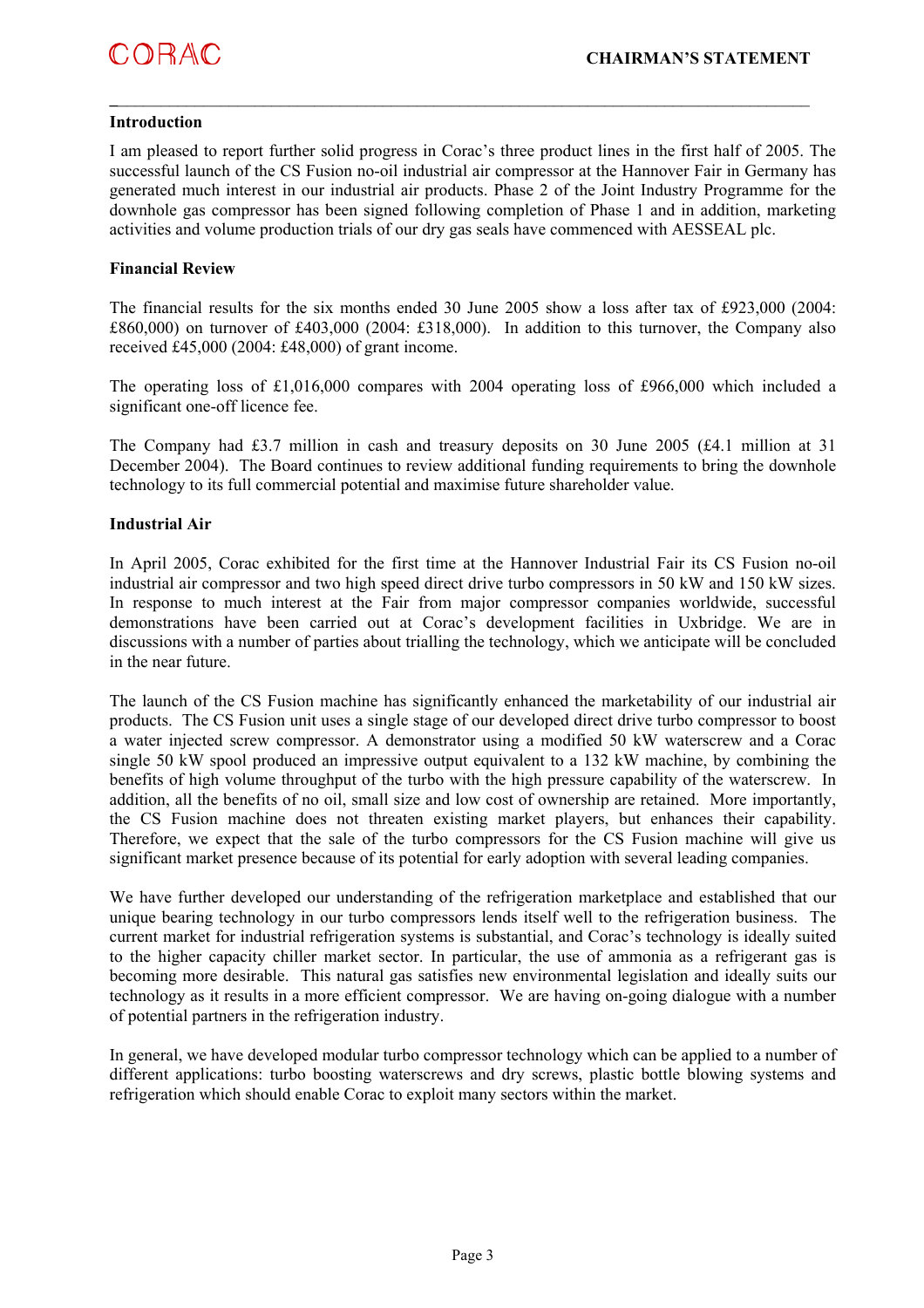

#### **Downhole Gas Compression**

We were pleased to announce on 15 June 2005 the signing of the second phase of the Joint Industry Programme ('JIP'). This reflects the confidence of the JIP partners, who have now committed over £2.5 million of funding since project commencement towards supporting and accelerating our on-going development of Corac's unique downhole gas compressor product.

**\_**\_\_\_\_\_\_\_\_\_\_\_\_\_\_\_\_\_\_\_\_\_\_\_\_\_\_\_\_\_\_\_\_\_\_\_\_\_\_\_\_\_\_\_\_\_\_\_\_\_\_\_\_\_\_\_\_\_\_\_\_\_\_\_\_\_\_\_\_\_\_\_\_\_\_\_\_\_\_\_\_\_

The successful completion of Phase 1 has seen considerable engineering and experimental verification work carried out. This has enabled an understanding of the operating environment likely to be encountered downhole and clearly identified solutions for the compressor's operability under a wide range of well conditions. The functionality of Corac's air bearings with natural gas and the operation of the compressor system under typical flow conditions have been modelled. Significant breakthroughs have also been achieved in the area of power transmission and downhole electronics, thereby maximising performance.

Phase 2 involves the design and testing of important components and sub-systems of the downhole gas compressor to an international specification which should enable us to have good market penetration of the world's gas wells. Currently we are developing a comprehensive flow loop test programme for next year prior to a field trial of a prototype in a live gas well.

This sector of the business is proving attractive to certain investor communities and the Board continues to monitor this interest to ensure the correct decision is taken to maximise value for shareholders.

#### **High Pressure Dry Gas Seals**

Corac continues to work closely with AESSEAL plc, our licensee, for the manufacture and sale of our high pressure dry gas seal. This work involves establishing volume production capabilities and testing facilities at AESSEAL's Rotherham plant where the first commercial units are now being tested. In parallel, the marketing programme involves the training of their specialist sales executives worldwide and introducing the technology to the oil and gas industry. This programme commenced in May at an AESSEAL sales conference with a presentation to their international distributors and customers. The first open international presentation of the products and the technology was given to the oil and gas industry at The Offshore Europe Conference & Exhibition in Aberdeen last week and was well received. Engineering progress continues at a pace which should lead to royalties and increased income to Corac in the near future.

#### **Outlook**

Our gas seal licence with AESSEAL has verified our business model of licensing our products in the market. The CS Fusion machine has generated substantial interest from a significant number of companies worldwide and we expect, from the results of our marketing and demonstrations so far, a breakthrough in licensing sales. The outstanding performance, particularly in terms of energy savings which can be gained from the CS Fusion unit, gives us confidence that we are able to penetrate the substantial £2 billion industrial air market. Our downhole gas compression project has more than satisfied our JIP partners and in view of our progress should give the Company an exciting long term future.

**Professor G Musgrave Executive Chairman 13 September 2005**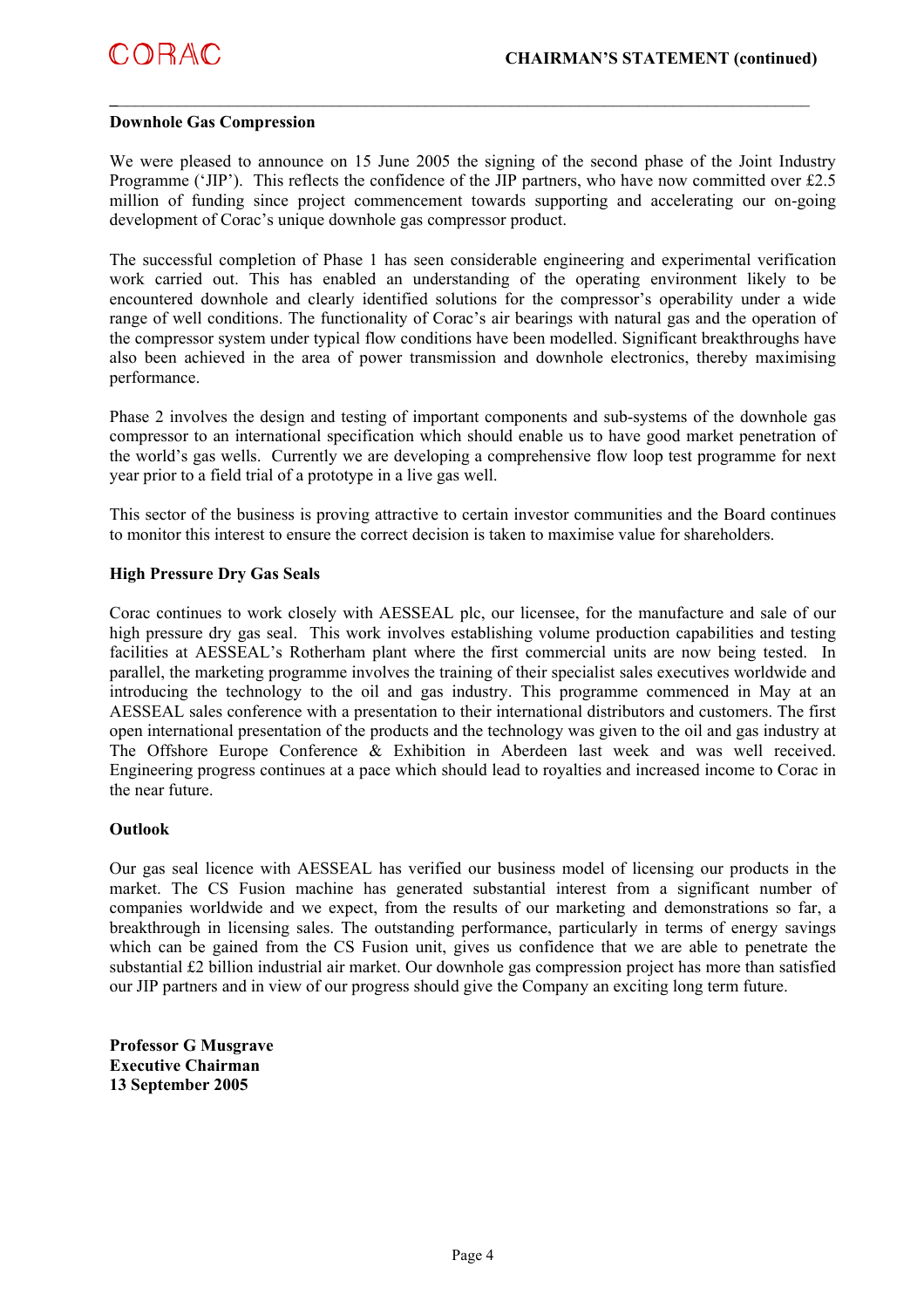|                                             | 6 months<br>ended 30<br><b>June 2005</b><br>(unaudited)<br>£'000 | 6 months<br>ended 30<br><b>June 2004</b><br>(unaudited)<br>$\pmb{\pounds}^{\text{r}}000$ | Year<br>ended 31<br>December 2004<br>(audited)<br>£'000 |
|---------------------------------------------|------------------------------------------------------------------|------------------------------------------------------------------------------------------|---------------------------------------------------------|
| <b>Turnover</b>                             | 403                                                              | 318                                                                                      | 727                                                     |
| Cost of sales                               | (390)                                                            | (48)                                                                                     | (430)                                                   |
| Gross profit                                | 13                                                               | 270                                                                                      | 297                                                     |
| Development costs                           | (404)                                                            | (581)                                                                                    | (1,007)                                                 |
| Administrative expenses                     | (670)                                                            | (703)                                                                                    | (1,366)                                                 |
| Other operating income                      | 45                                                               | 48                                                                                       | 83                                                      |
| <b>Operating loss</b>                       | (1,016)                                                          | (966)                                                                                    | (1,993)                                                 |
| Net interest receivable                     | 93                                                               | 106                                                                                      | 216                                                     |
| Loss on ordinary activities before taxation | (923)                                                            | (860)                                                                                    | (1,777)                                                 |
| Taxation                                    |                                                                  |                                                                                          | 490                                                     |
| Loss for the period                         | (923)                                                            | (860)                                                                                    | (1, 287)                                                |
| Loss per share                              |                                                                  |                                                                                          |                                                         |
| Basic pence per share                       | (1.3)                                                            | (1.3)                                                                                    | (1.9)                                                   |

**\_**\_\_\_\_\_\_\_\_\_\_\_\_\_\_\_\_\_\_\_\_\_\_\_\_\_\_\_\_\_\_\_\_\_\_\_\_\_\_\_\_\_\_\_\_\_\_\_\_\_\_\_\_\_\_\_\_\_\_\_\_\_\_\_\_\_\_\_\_\_\_\_\_\_\_\_\_\_\_\_\_\_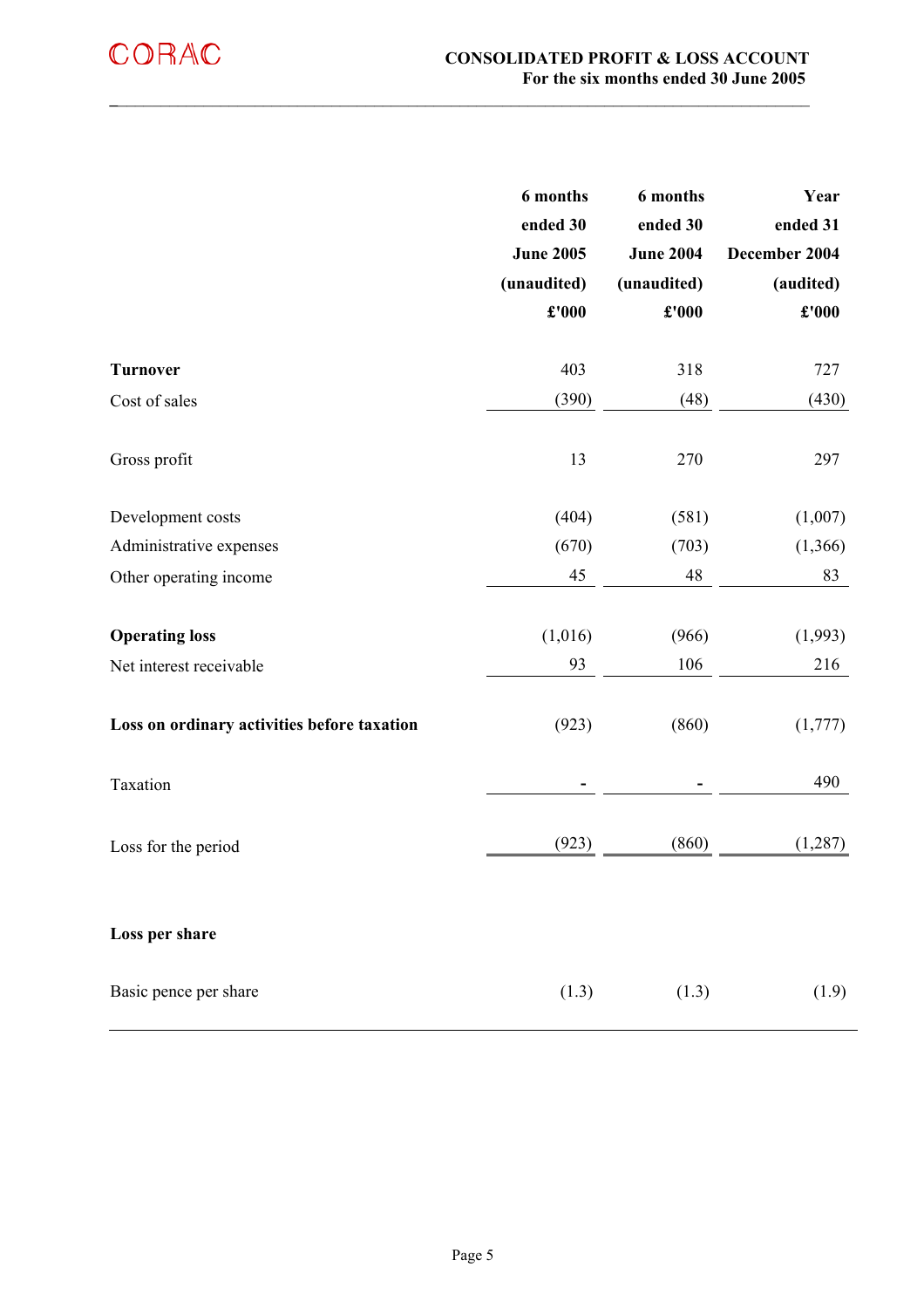|                                                | At 30 June                    | At 30 June  | At 31 December       |
|------------------------------------------------|-------------------------------|-------------|----------------------|
|                                                | 2005                          | 2004        | 2004                 |
|                                                | (unaudited)                   | (unaudited) | (audited)            |
|                                                | $\pmb{\pounds}^{\text{r}}000$ | £'000       | $\pmb{\pounds}$ '000 |
|                                                |                               |             |                      |
| <b>Fixed assets</b>                            |                               |             |                      |
| Tangible assets                                | 324                           | 410         | 373                  |
| <b>Current assets</b>                          |                               |             |                      |
| <b>Stock</b>                                   | 45                            | 50          | 50                   |
| Debtors                                        | 1,105                         | 838         | 850                  |
| Cash held on long-term deposit                 | 3,659                         | 4,460       | 4,045                |
| Cash at bank and in hand                       | 51                            | 314         | 38                   |
|                                                |                               |             |                      |
|                                                | 4,860                         | 5,662       | 4,983                |
| Creditors: amounts falling due within one year | (1,140)                       | (686)       | (395)                |
| Net current assets                             | 3,720                         | 4,976       | 4,588                |
| <b>Total assets less current liabilities</b>   | 4,044                         | 5,386       | 4,961                |
| Share capital and reserves                     |                               |             |                      |
| Share capital                                  | 6,877                         | 6,869       | 6,871                |
| Share premium                                  | 11                            | 11          | 11                   |
| Capital redemption reserve                     | 575                           | 575         | 575                  |
| Own shares held by Employee Benefit Trust      | (300)                         | (300)       | (300)                |
| Profit and loss account                        | (3, 119)                      | (1,769)     | (2,196)              |
| <b>Equity shareholders' funds</b>              | 4,044                         | 5,386       | 4,961                |

 $\_$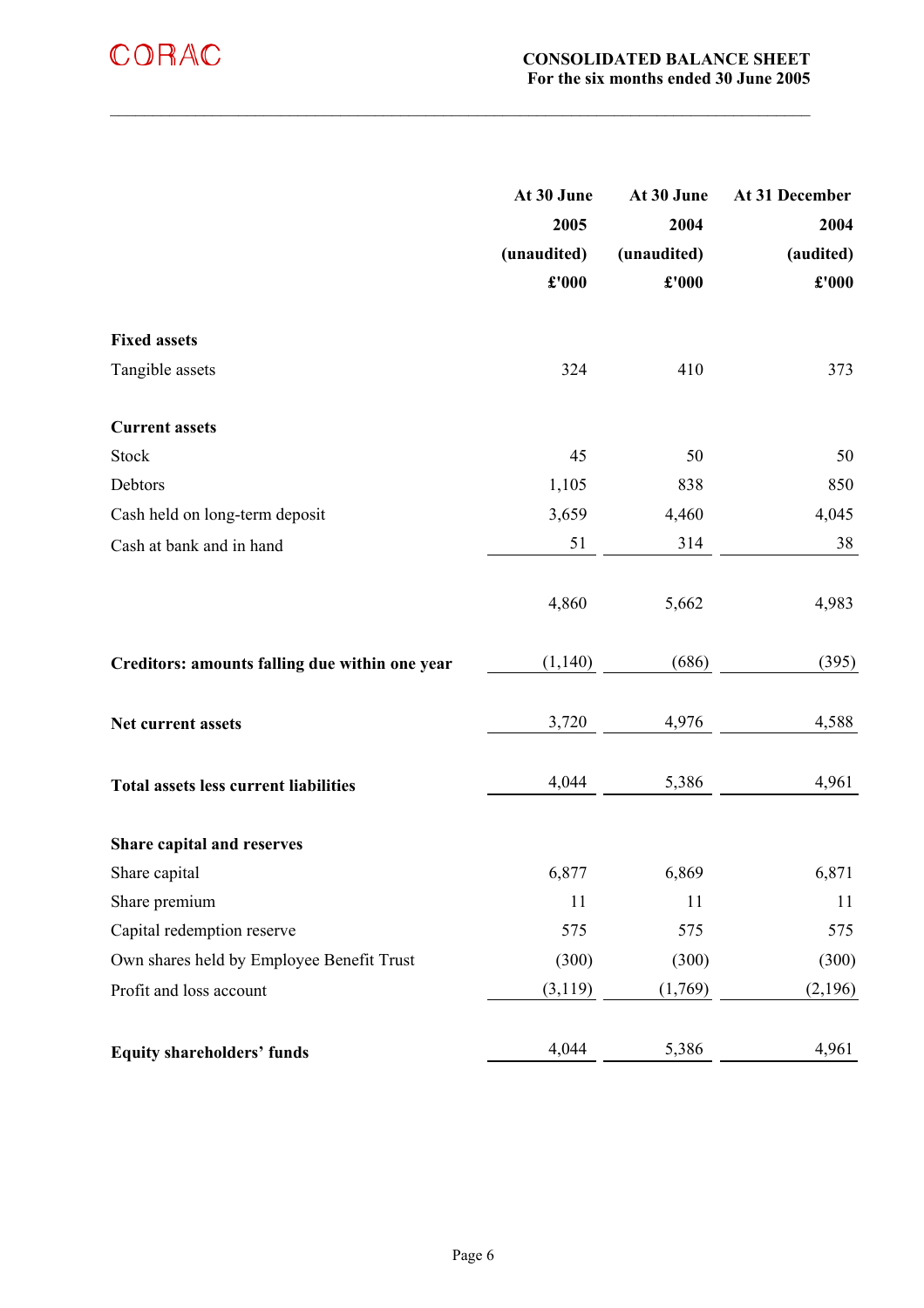|                                                                        | 6 months<br>ended 30<br><b>June 2005</b><br>(unaudited)<br>£'000 | 6 months<br>ended 30<br><b>June 2004</b><br>(unaudited)<br>£'000 | Year<br>ended 31<br>December 2004<br>(audited)<br>£'000 |
|------------------------------------------------------------------------|------------------------------------------------------------------|------------------------------------------------------------------|---------------------------------------------------------|
| Net cash outflow from operating activities                             | (798)                                                            | (1,071)                                                          | (1, 851)                                                |
| Net cash inflow from returns on investment<br>and servicing of finance | 93                                                               | 106                                                              | 216                                                     |
| <b>Taxation</b>                                                        | 335                                                              | 427                                                              | 427                                                     |
| Net cash outflow from capital expenditure                              | (9)                                                              | (49)                                                             | (72)                                                    |
| Net cash outflow before use of liquid<br>resources and financing       | (379)                                                            | (587)                                                            | (1,280)                                                 |
| <b>Management of liquid resources</b>                                  | 386                                                              | 868                                                              | 1,283                                                   |
| Financing                                                              | 6                                                                | 17                                                               | 19                                                      |
| Increase in cash in the period                                         | 13                                                               | 298                                                              | 22                                                      |
| Reconciliation of net cash flow to movement in<br>net funds            |                                                                  |                                                                  |                                                         |
| Increase in cash in period                                             | 13                                                               | 298                                                              | 22                                                      |
| Cash outflow from decrease in liquid resources                         | (386)                                                            | (868)                                                            | (1,283)                                                 |
| Movement in net funds from cashflows in period                         | (373)                                                            | (570)                                                            | (1,261)                                                 |
| Net funds at start of period                                           | 4,083                                                            | 5,344                                                            | 5,344                                                   |
| Net funds at end of period                                             | 3,710                                                            | 4,774                                                            | 4,083                                                   |

 $\mathcal{L}_\mathcal{L} = \{ \mathcal{L}_\mathcal{L} = \{ \mathcal{L}_\mathcal{L} = \{ \mathcal{L}_\mathcal{L} = \{ \mathcal{L}_\mathcal{L} = \{ \mathcal{L}_\mathcal{L} = \{ \mathcal{L}_\mathcal{L} = \{ \mathcal{L}_\mathcal{L} = \{ \mathcal{L}_\mathcal{L} = \{ \mathcal{L}_\mathcal{L} = \{ \mathcal{L}_\mathcal{L} = \{ \mathcal{L}_\mathcal{L} = \{ \mathcal{L}_\mathcal{L} = \{ \mathcal{L}_\mathcal{L} = \{ \mathcal{L}_\mathcal{$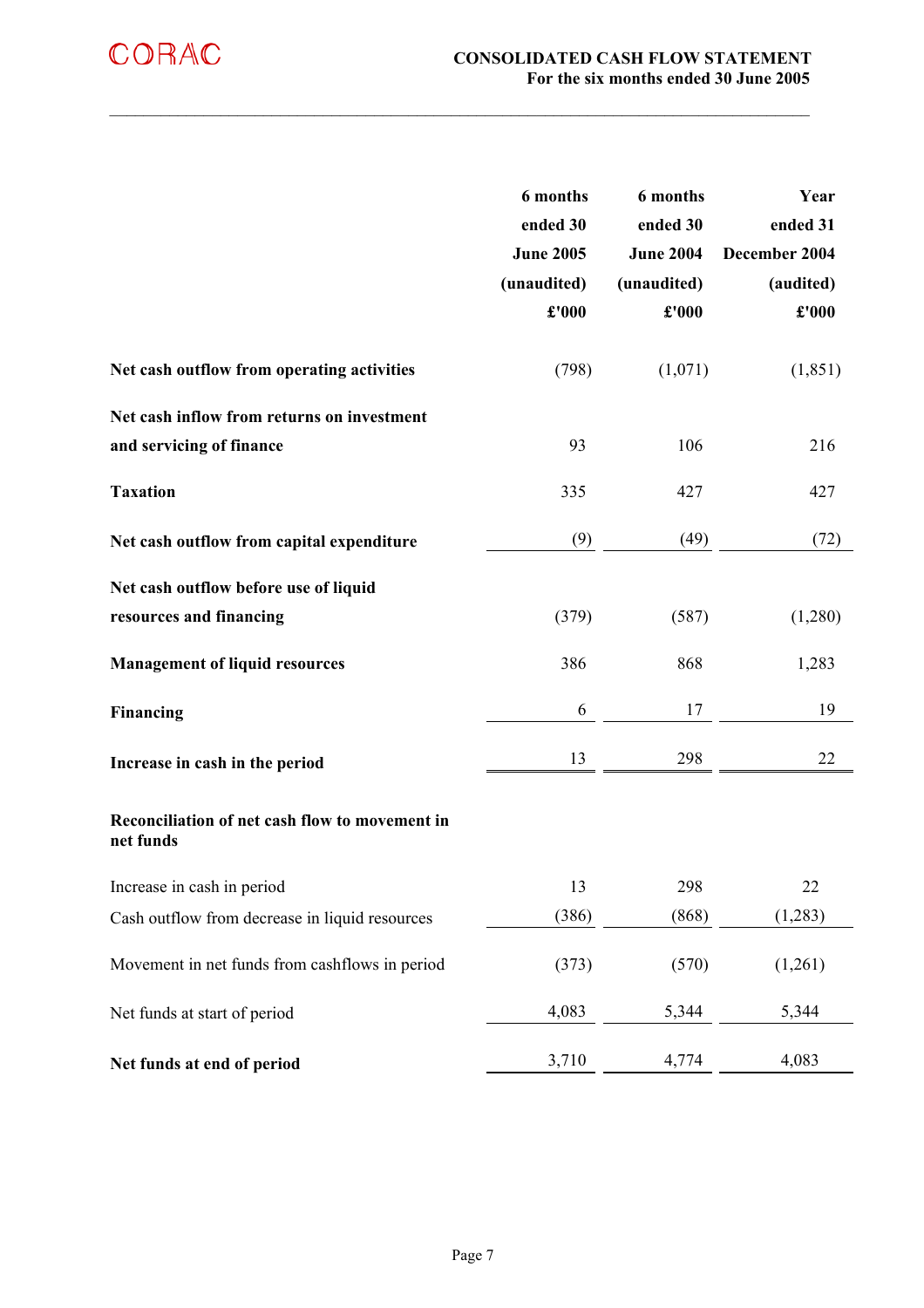

#### **1 BASIS OF PREPARATION**

The interim financial statements have been prepared in accordance with applicable accounting standards and under the historical cost convention. The principal accounting policies of the group have remained unchanged from those set out in the group's 2004 Annual Report and Financial Statements.

 $\_$ 

The figures for the year ended 31 December 2004 have been extracted from the Annual Report and Financial Statements which have been filed with the Registrar of Companies. The auditors' report on those accounts was unqualified and did not contain any statements under Section 237(2) or (3) of the Companies Act 1985. The financial information set out in this interim report does not constitute statutory financial information within the meaning of Section 240 of the Companies Act 1985.

The interim information in this report has been neither audited nor reviewed by the company's auditors.

## **2 TURNOVER**

All turnover has been derived from the group's research and development activities, and the commercialisation of its resultant intellectual property.

#### **3 LOSS PER SHARE**

The calculation of the loss per share is based on the loss for the period divided by the weighted average number of shares in issue during the period as follows:

|                                             | 6 months         | 6 months         | Year          |
|---------------------------------------------|------------------|------------------|---------------|
|                                             | ended 30         | ended 30         | ended 31      |
|                                             | <b>June 2005</b> | <b>June 2004</b> | December 2004 |
|                                             | (unaudited)      | (unaudited)      | (audited)     |
|                                             |                  |                  |               |
|                                             |                  |                  |               |
| Weighted average number of shares in issue. | 68,740,145       | 68,658,701       | 68,683,950    |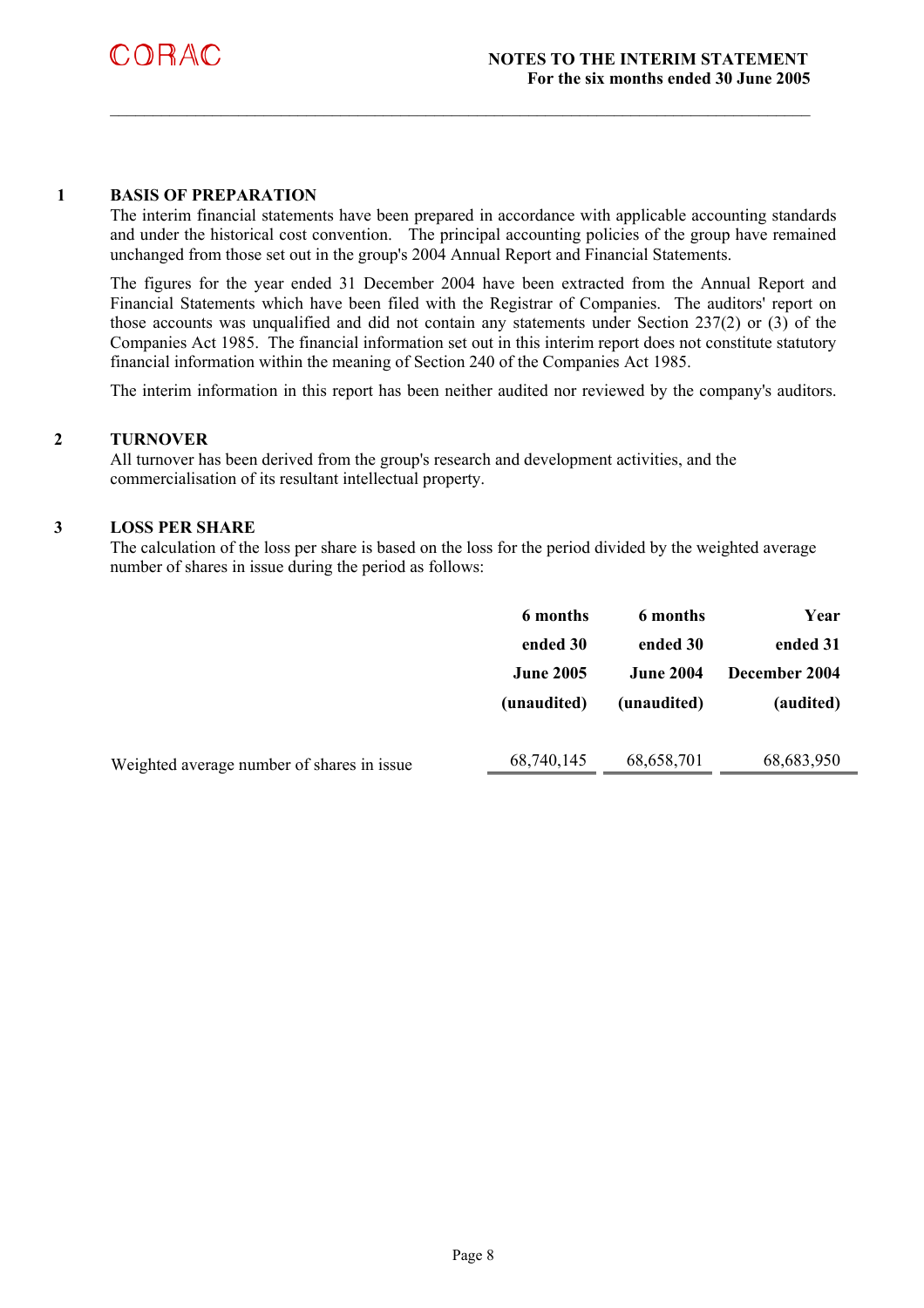

#### **4 SHAREHOLDERS' FUNDS**

|                   | <b>Share</b> | <b>Share</b> | Capital                  | Own shares      | Profit  | <b>Total</b> |
|-------------------|--------------|--------------|--------------------------|-----------------|---------|--------------|
|                   | capital      | premium      | redemption               | held by         | and     |              |
|                   |              |              | reserve                  | <b>Employee</b> | loss    |              |
|                   |              |              |                          | <b>Benefit</b>  |         |              |
|                   |              |              |                          | <b>Trust</b>    |         |              |
|                   | £'000        | £'000        | £'000                    | £'000           | £'000   | £'000        |
| At 1 January 2005 | 6,871        | 11           | 575                      | (300)           | (2,196) | 4,961        |
| Issue of shares   | 6            |              | $\overline{\phantom{a}}$ |                 |         | 6            |
| Loss for period   | ٠            |              | ٠                        |                 | (923)   | (923)        |
| At 30 June 2005   | 6,877        | 11           | 575                      | (300)           | (3,119) | 4,044        |

 $\mathcal{L}_\mathcal{L} = \mathcal{L}_\mathcal{L} = \mathcal{L}_\mathcal{L} = \mathcal{L}_\mathcal{L} = \mathcal{L}_\mathcal{L} = \mathcal{L}_\mathcal{L} = \mathcal{L}_\mathcal{L} = \mathcal{L}_\mathcal{L} = \mathcal{L}_\mathcal{L} = \mathcal{L}_\mathcal{L} = \mathcal{L}_\mathcal{L} = \mathcal{L}_\mathcal{L} = \mathcal{L}_\mathcal{L} = \mathcal{L}_\mathcal{L} = \mathcal{L}_\mathcal{L} = \mathcal{L}_\mathcal{L} = \mathcal{L}_\mathcal{L}$ 

## **5 NET CASH OUTFLOW FROM OPERATING ACTIVITIES**

|                                            | 6 months         | 6 months         | Year          |  |
|--------------------------------------------|------------------|------------------|---------------|--|
|                                            | ended 30         | ended 30         | ended 31      |  |
|                                            | <b>June 2005</b> | <b>June 2004</b> | December 2004 |  |
|                                            | (unaudited)      | (unaudited)      | (audited)     |  |
|                                            | £'000            | £'000            | £'000         |  |
| Operating loss                             | (1,016)          | (966)            | (1,993)       |  |
| Depreciation                               | 58               | 61               | 121           |  |
| Decrease in stocks                         | $\overline{4}$   |                  |               |  |
| (Increase)/decrease in debtors             | (590)            | (428)            | 49            |  |
| Increase/(decrease) in creditors           | 746              | 262              | (28)          |  |
| Net cash outflow from operating activities | (798)            | (1,071)          | (1, 851)      |  |